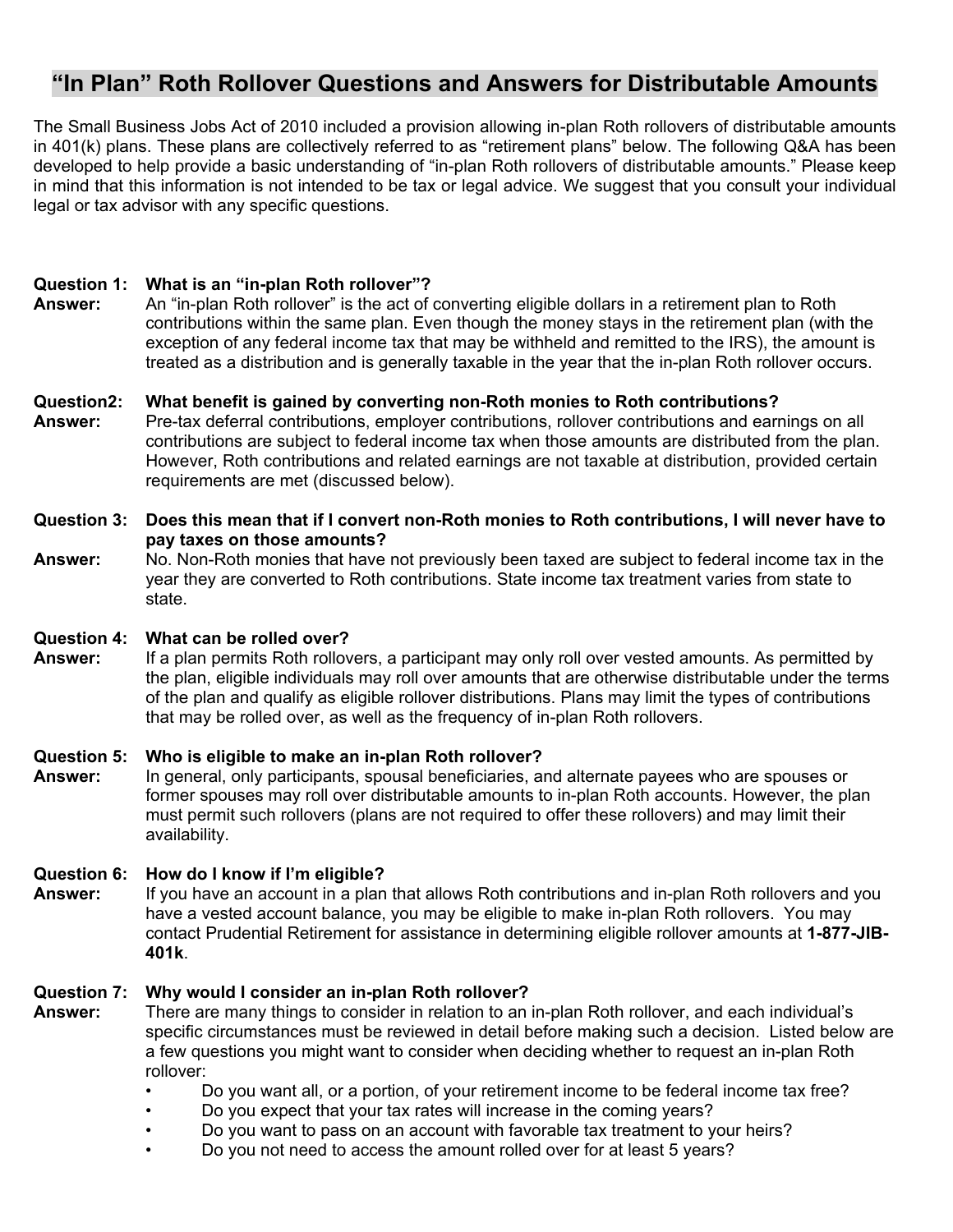There are also some things to think about, which might *not* make an in-plan Roth rollover a good option for you:

- Tax Liability: Amounts rolled over are generally taxable in the year of rollover. Though you may be able to request income tax withholding from the amount rolled over, you must consider the impact of reducing your retirement savings by that amount, and the length of time it could take to replenish that savings.
- Future tax bracket: If you think you will be in a lower tax bracket in the future, an in-plan Roth rollover might not be an advantage.
- Tax code: Because new legislation could change the tax code at any time in the future, there is no guarantee that Roth accounts will remain tax-free indefinitely

## **Question 8: Am I eligible for an in-plan Roth rollover if I am over required minimum distribution age?**

 applicable. **Answer:** If you are over required minimum distribution age, you can roll over your non-Roth account balances to an in-plan Roth account. Since those dollars remain in the retirement plan, they remain subject to the Required Minimum Distribution (RMD) rules. Since RMD amounts are not eligible for rollover, any current year's RMD must be withdrawn in advance of the rollover, if

## **Question 9: I am a beneficiary of an account in a retirement plan, can I make an in-plan Roth rollover?**

**Answer:** If the plan allows, you may make an in-plan Roth rollover of distributable amounts only if you are a spousal beneficiary.

## **Question 10: Does my spouse need to consent to my request for an in-plan Roth rollover**?

**Answer:** Spousal consent is not required for a *direct* in-plan rollover to Roth, even if spousal consent is required for distribution of the monies being rolled over.

## **Question 11: I am an Alternate Payee under a QDRO with funds in the retirement plan, can I make an inplan rollover to Roth?**

**Answer:** Only spouses and former spouses of participants may make in-plan Roth rollovers of distributable amounts. If you have any questions, please contact your Plan Administrator.

## **Question 12: What are the tax consequences of an in-plan Roth rollover?**

**Answer:** Amounts rolled over are generally taxable (federal and state) in the year of the rollover. Rollovers of after-tax contributions are not taxable, but earnings on these contributions are taxable. The amount rolled over will be subject to income tax at your ordinary income tax rate in effect during the year of the rollover. Prudential will report the taxable portion of any converted amount as income on Form 1099-R issued for the tax year in which the rollover occurred.

## **Question 13: Can I request tax withholding as result of the in-plan Roth rollover?**

**Answer:** If you make an in-plan rollover of distributable amounts, you can either pay the tax liability from other sources of money at tax time, increase the tax withholding from your ongoing paychecks, or have taxes withheld from the amount rolled over. It is important to keep in mind that your retirement account will be reduced by the amount of taxes withheld.

For more information about what might be best for your situation, please consult a tax advisor.

**Question 14: I don't understand, would my account balance be lower after I completed an in-plan Roth rollover?** 

**Answer:** If you elect to withhold federal (and possibly state) taxes as a result of your rollover, your balance would be reduced by the amount of your withholding. For instance, if you are rolling over \$100,000 and elect 20% federal withholding, your account would reflect an \$80,000 rollover to Roth and \$20,000 would be sent to the IRS. The amount withheld could be more or less than your actual tax liability when you calculate and file your taxes.

> If you elect NOT to withhold taxes during the rollover, your account would not be reduced, but you would still need to include the taxable portion of the amount rolled over as income when you file your taxes, and satisfy any associated tax liability with money outside of the retirement plan.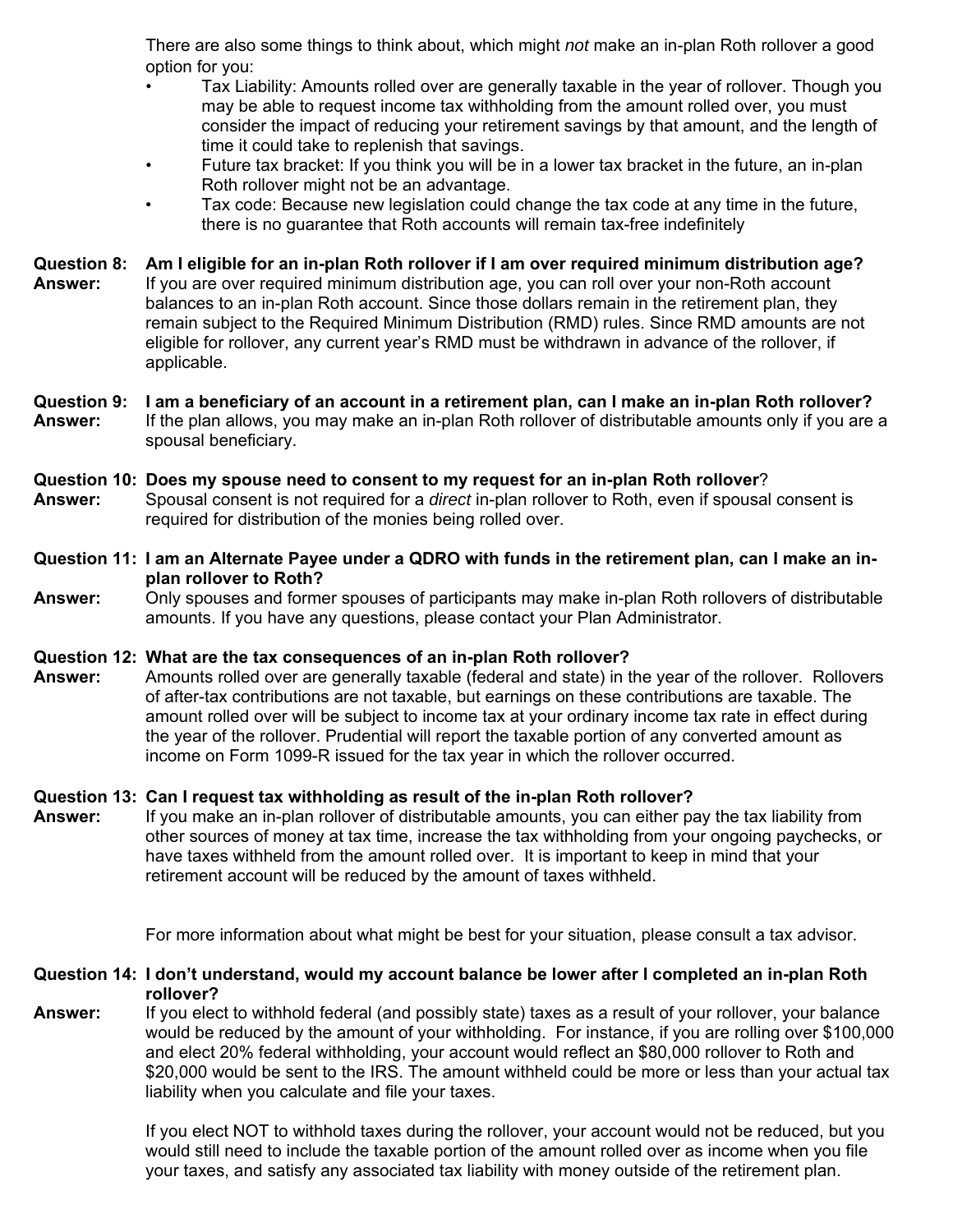## **Question 15: Is an in-plan Roth rollover subject to the 10% federal income tax penalty?**

**Answer:** The 10% federal income tax early withdrawal penalty that would normally apply to a premature distribution from a qualified retirement plan does not apply to the amount you rollover unless you take a distribution of the rollover amount before the earlier of the date an exception applies or 5 years from the year of rollover.

> The 10% penalty tax **may or may not apply** to optional tax withholding amounts distributed from your account as a result of the Roth rollover. While it is unknown at this time, keep in mind that similar Roth rollovers (non 401(k), 403(b), governmental 457(b) plans) **are** subject to the 10% penalty.

## **Question 16: Do I have to roll over my entire eligible amount, or can I roll over a partial amount?**

**Answer:** You can choose to roll over either a portion or all of your eligible account balance to Roth, as permitted by the plan provisions. Some plans may limit the contribution types that may be rolled over or the number of times an in-plan rollover may be made during a single plan year. Keep in mind that if you are rolling over a portion of your eligible amount, you must indicate a specific dollar amount (no percentages).

## **Question 17: When are distributions from Roth fully income tax-free?**

- **Answer:** A distribution from a Roth account that is tax-free is known as a "qualified distribution". Generally, Roth distributions are considered *qualified* when the following occur:
	- The account has been open for five tax years (the five-year clock normally begins on January 1 of the year in which the first contribution or rollover to the account was made); AND the distribution is made on or after the date the participant:
		- a. Reaches age 59½
		- b. Dies
		- c. Becomes disabled

However, the distribution rules for your plan will also apply to amounts distributed from the Roth money type. So while the above information generally defines what makes a distribution from Roth a "qualified" distribution that is not subject to taxes, you must still meet the requirements of your plan before you are eligible to take a distribution of any money in your plan.

In addition, if you made a direct rollover of any distributable amounts, the distribution restrictions that originally applied to that source of money continue to apply to that portion of your in-plan Roth account.

## **Question 18: Can funds that have been rolled over to Roth be withdrawn immediately on a tax-free basis?**

**Answer:** No. A distribution from a Roth account is not considered to be fully tax-free unless it is a "qualified" distribution. See prior Question and Answer.

> While there would be no additional income tax on the amounts rolled over (since the income tax was paid at the time of conversion), any subsequent investment gains that have been earned in the Roth account that are removed prior to the 5 years will be subject to income tax.

> Further, your plan may limit the ability to take loans or, if permitted, other in-service withdrawals from Roth rollover accounts and each employer's plan will have different rules.

## **Question 19: Can amounts previously rolled over to a Roth account be distributed penalty tax-free?**

**Answer:** In addition to meeting an exception to the penalty, the amount distributed must have been held in the Roth account for a period of 5 years from the year of rollover. It is possible to withdraw amounts rolled over within five years from the date of rollover and not be subject to the 10% federal income tax penalty if an exception applies.

## **Question 20: I have after-tax money (non Roth) in my account, can I roll that over?**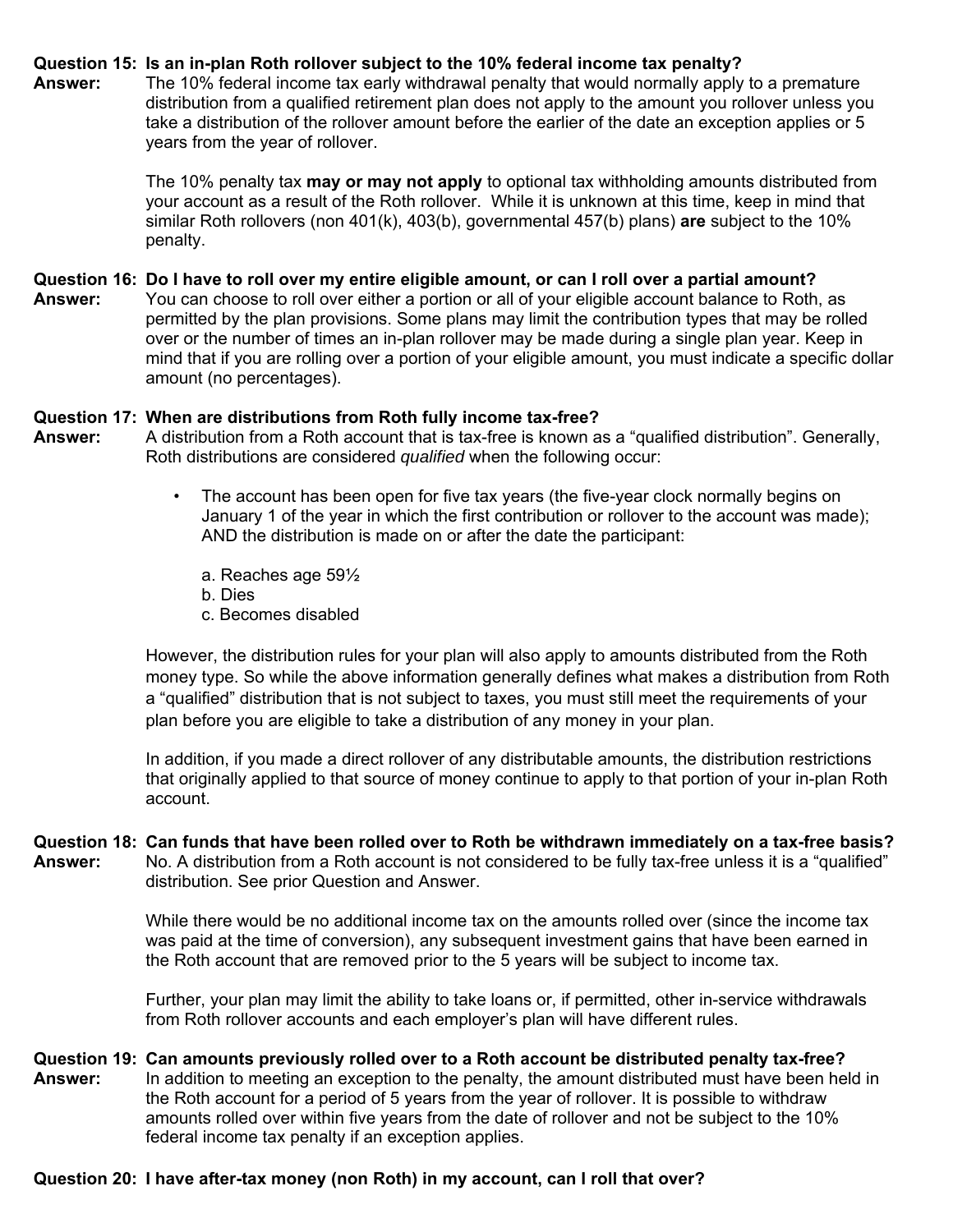**Answer:** If your plan allows, your after-tax contributions can be rolled over, along with any applicable earnings. The after-tax dollars are not subject to taxation (since they have already been taxed) but the earnings will be subject to federal income tax (and applicable state income tax).

## **Question 21: I want to roll over a percentage of my money (25%, 50%, etc) – can I?**

- **Answer:** No, you may elect to roll over your entire eligible amount, or select a specific dollar amount to roll over (up to your full eligible amount).
- **Question 22: Do I have to roll over all the different types of money, or can I select the specific kind of money to roll over (my contributions, company match, etc)?**
- **Answer:** You cannot elect to roll over specific contribution types. Your rollover will be processed using the preset hierarchy established by your plan.

## **Question 23: Can I perform this rollover using specific investments (i.e., exclude stock)?**

- **Answer:** No, you may not select specific investments to roll over. Your rollover will be processed using the pre-set hierarchy established by your plan.
- **Question 24: Since the Roth contribution concept is a federal tax concept, why do I have to make state tax withholding elections when I am having federal income tax withheld?**
- if a distribution were being made. We suggest you discuss this with a tax advisor. **Answer:** Because the rollover to Roth is essentially a distribution from your account that is rolled back into your account as Roth money, we assume that state taxes would apply to the amount converted, as

## **Question 25: How will this rollover affect my outstanding loans?**

**Answer:** Outstanding loans are not eligible for rollover.

## **Question 26: May I "recharacterize" (undo) an in-plan Roth rollover?**

**Answer:** No. The decision to process an in-plan Roth rollover is irrevocable and there is no option to "recharacterize" it. If the ability to undo a rollover is important to you, you may wish to consider making a rollover of distributable amounts from the plan to a Roth IRA.

## **Question 27: How do I get a form to process the rollover?**

**Answer:** If the "In-plan Roth Rollover of Distributable Amounts" form is not provided with this Questions & Answers document, you may obtain the form by calling Prudential Retirement at **1-877-JIB-401k**. Neither Prudential Financial nor any of its representatives are tax or legal advisors and encourage you to consult your individual legal or tax advisor with any specific questions.

Prudential, the Prudential logo, and the Rock symbol are service marks of The Prudential Insurance Company of America, Newark, NJ, and its related entities, registered in many jurisdictions worldwide.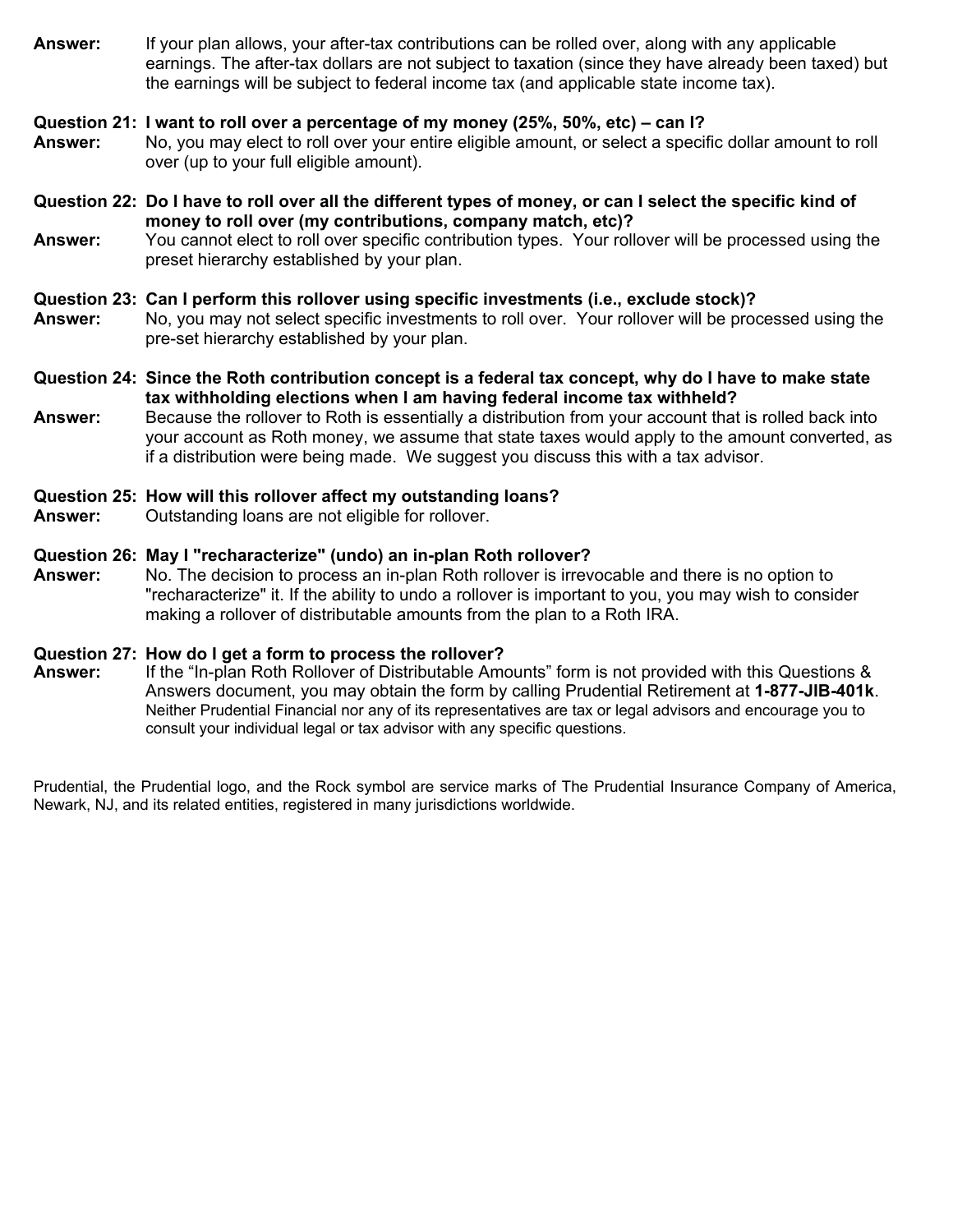

**Instructions Please print using blue or black ink.** Use this form to request a direct rollover of your eligible non-Roth money to Roth, within your retirement plan. A rollover from a non-Roth money type to a Roth money type within your retirement plan is generally a reportable, taxable event in the year of rollover and may not be suitable for everyone. **The decision to roll over to Roth is also irrevocable. Consult with your tax advisor to review the consequences of this rollover.** 

> Please send completed form to: **Prudential Retirement**  30 Scranton Office Park Scranton, PA 18505-5410 OR Fax it to: 1-866-439-8602

| <b>Questions?</b>        |  |
|--------------------------|--|
| ł<br>Call 1-877-JIB-401K |  |
| for assistance.          |  |

Plan number **About** 

| ×<br>۰.<br>.,<br>×<br>v<br>. . |  |
|--------------------------------|--|
|--------------------------------|--|

# **You <sup>3</sup> 0 0 5 1 0** └──┴──┴──┴──┴──┴──┘

| Social Security number<br>Daytime telephone number                                    |  |  |  |
|---------------------------------------------------------------------------------------|--|--|--|
| area code                                                                             |  |  |  |
| First name<br>MI<br>Last name                                                         |  |  |  |
|                                                                                       |  |  |  |
| Address                                                                               |  |  |  |
|                                                                                       |  |  |  |
| ZIP code<br>City<br><b>State</b>                                                      |  |  |  |
|                                                                                       |  |  |  |
| Date of birth<br>Gender                                                               |  |  |  |
| $\sqcup$ M<br>$\sqcup$ F<br>$\overline{day}$<br>month<br>year                         |  |  |  |
| Are you still under covered employment? $\Box$ Yes<br>No Last day worked _______<br>Ц |  |  |  |
| Are you retired?<br>Yes<br><b>No</b>                                                  |  |  |  |

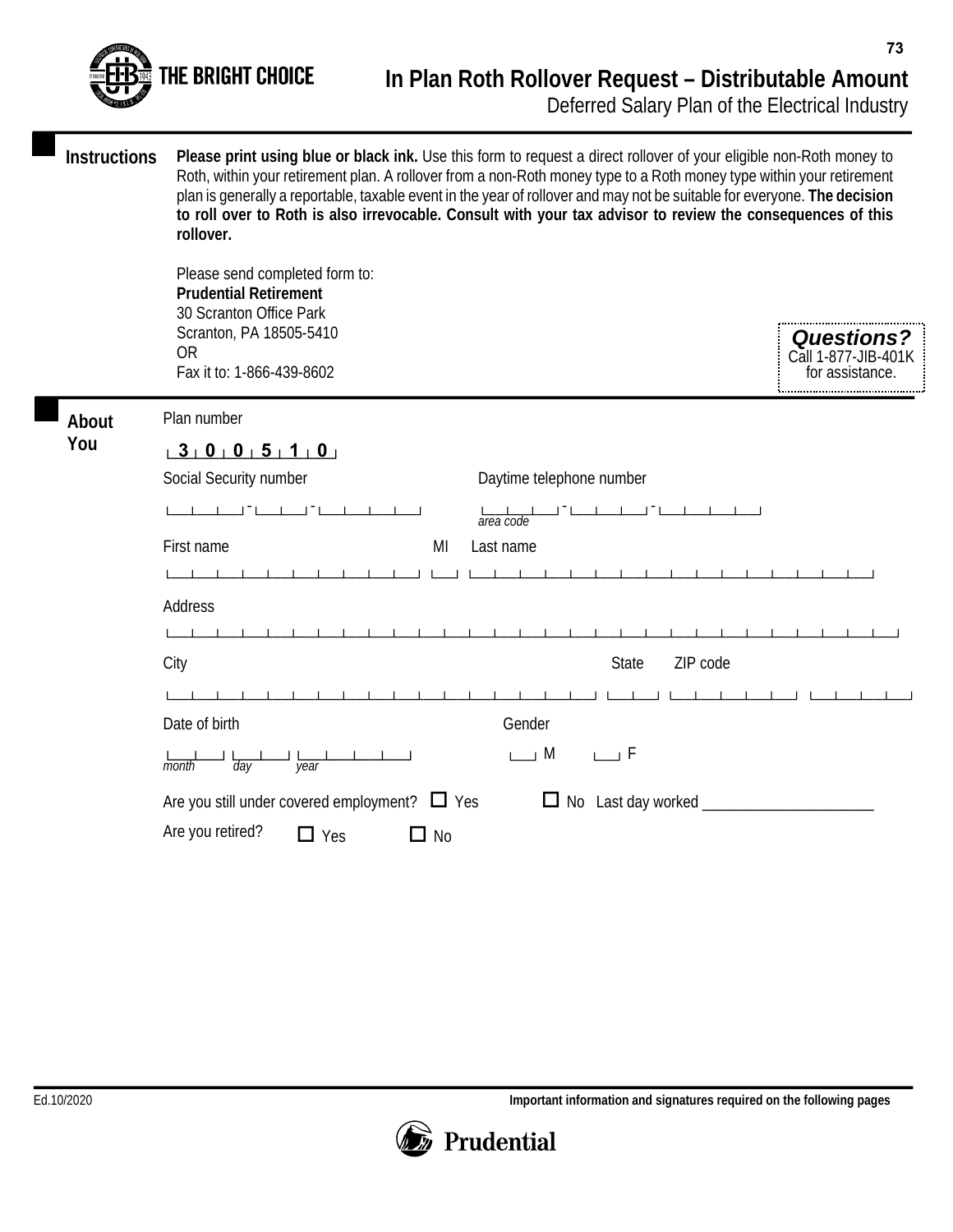| In Plan<br>Roth<br>Rollover                                      | NOTE: This type of rollover will result in a taxable event for the requestor. Both before-tax and after-tax amounts<br>(excluding existing Roth balances, and outstanding loans) may be included in the rollover. Only money allowed to be<br>distributed from the plan is eligible for rollover. Eligible amounts may include one or more of the following: Your own<br>contributions (before tax, after-tax, or both), contributions made by your employer or Plan Sponsor, money you've<br>rolled over from another plan and related earnings. The sequence in which your eligible amounts are withdrawn for<br>In-plan Roth Rollover is defined by your plan. If you have questions regarding this sequence, contact your Plan<br>Sponsor. Roth rollover amounts will be invested among the same plan investment options in which they were invested<br>prior to the rollover. If your plan allows, you may change your investment elections upon completion of the rollover.<br>If you make no change to your investment elections, then rolled over amounts will remain invested in the funds to<br>which they rolled over. In the event of an auto rebalance, if applicable, amounts will rebalance to the investment<br>elections that were in place for Roth Contributions at the point of the rollover. If no investment elections existed for<br>Roth Contributions at the point of the rollover, investment elections in place for elective deferrals at the point of the<br>rollover will be used for the rebalance. Certain investments, such as Self Directed Brokerage accounts and Life<br>Insurance, are not eligible for In-Plan Roth Rollover. Additionally, outstanding loan amounts are not eligible for In-<br>Plan Roth Rollover. Consult with your tax advisor to review the consequences of this rollover.<br>Please choose one option:<br>$\Box$<br>Roll over all amounts eligible for distribution, as described above.<br><b>OR</b><br>□<br>Roll over \$_____________. If the amount requested exceeds your eligible withdrawal amount, the maximum<br>amount available will be converted to Roth.<br>The decision to convert non Roth balances to Roth is irrevocable. |
|------------------------------------------------------------------|------------------------------------------------------------------------------------------------------------------------------------------------------------------------------------------------------------------------------------------------------------------------------------------------------------------------------------------------------------------------------------------------------------------------------------------------------------------------------------------------------------------------------------------------------------------------------------------------------------------------------------------------------------------------------------------------------------------------------------------------------------------------------------------------------------------------------------------------------------------------------------------------------------------------------------------------------------------------------------------------------------------------------------------------------------------------------------------------------------------------------------------------------------------------------------------------------------------------------------------------------------------------------------------------------------------------------------------------------------------------------------------------------------------------------------------------------------------------------------------------------------------------------------------------------------------------------------------------------------------------------------------------------------------------------------------------------------------------------------------------------------------------------------------------------------------------------------------------------------------------------------------------------------------------------------------------------------------------------------------------------------------------------------------------------------------------------------------------------------------------------------------------------------------------------------------------------|
| Required<br>Minimum<br><b>Distribution</b>                       | If you are required to take a Required Minimum Distribution (RMD) this year and have not done so, the RMD will be<br>paid to you prior to processing this rollover, using the income tax election requested in section below. If you want a<br>different income tax election for the RMD, please contact our service center for an RMD form, and submit the completed<br>RMD form prior to, or along with, this rollover request.                                                                                                                                                                                                                                                                                                                                                                                                                                                                                                                                                                                                                                                                                                                                                                                                                                                                                                                                                                                                                                                                                                                                                                                                                                                                                                                                                                                                                                                                                                                                                                                                                                                                                                                                                                    |
| <b>Election for</b><br>Withholding<br>Federal<br>Income<br>Taxes | A rollover of non-Roth money to Roth is generally taxable in year of rollover.<br>You may elect federal income tax withholding by making an election below. Individuals should carefully consider, and<br>discuss with their tax advisor, the impact of reducing your account balance to pay taxes. If you do not complete this<br>section, no federal income tax will be withheld upon rollover of non-Roth money to Roth. Neither Prudential nor<br>any of its employees, agents or representatives can give legal or tax advice, or financial advice. Prudential suggests<br>that you consult your own personal legal, tax and/or financial advisor with any questions on allowances, deductions, or<br>tax credits that may apply to your particular situation before you take any action.<br>$\Box$<br>Please do not withhold federal income taxes<br>$\Box$<br>Please withhold ______% (percent) or \$_______ (amount)<br><b>Important Notes:</b><br>1. If you are under age 59% and you elect withholding, the withholding amount may be subject to a 10%<br>early distribution penalty. Consult with your tax advisor to understand the tax implications that may<br>impact you.<br>Any amount of income tax withholding will reduce your account balance and the amount rolled over to Roth.<br>2.                                                                                                                                                                                                                                                                                                                                                                                                                                                                                                                                                                                                                                                                                                                                                                                                                                                                                          |

4. You must complete IRS Form 8606 and file it with your tax return.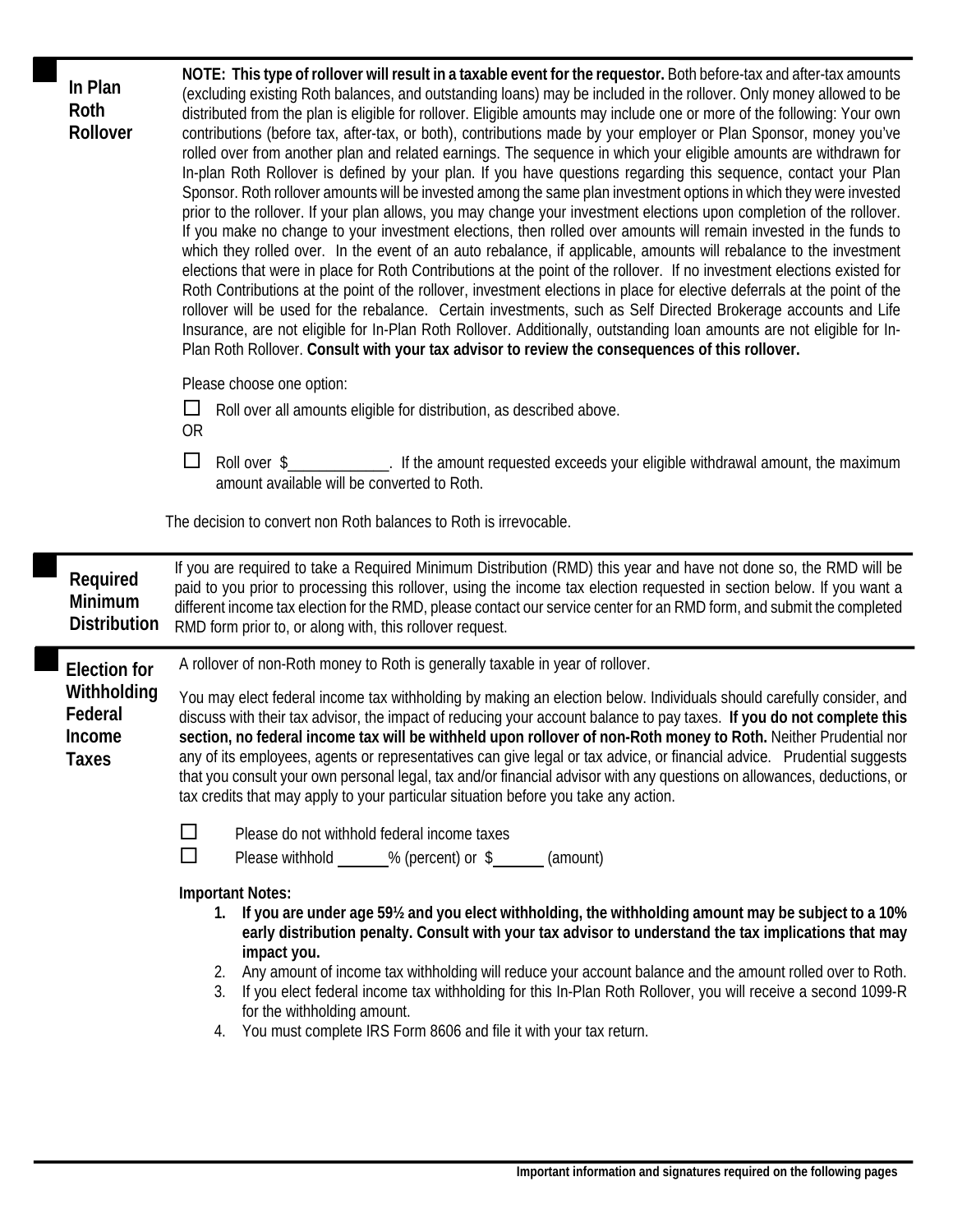**Election For Note: Any amount of income tax withholding will reduce your account balance and the amount converted to**

**Withholding** the Roth source.<br>
of State **A.** Mandatory State Withholding: If you reside in a state where state income tax withholding is mandatory AR, CA\*, of State<br>Income Taxes BC (mandatory for total single sum distributions only), DE, IA, KS, MA, MD (mandatory for eligible rollover<br>Income Taxes distributions only, subject to 20% mandatory federal withholding), CT, ME, MI ( **OR\*, VA** or **VT\*** applicable withholding will be deducted automatically, unless an election out is applicable (see below). Note: Some states require withholding if federal income tax is withheld from the distribution.

> If you are a resident of **IA**, have federal income taxes withheld, and receive one or more distributions totaling more than \$6,000 in the calendar year, **IA** income taxes are required to be deducted for the amount over \$6,000.

- My resident state is **AR, DE, KS, ME, NC, NE,** or **VA (for NE and VA, election out is allowed for payments from IRA's only)** and I do not want state income tax withholding deducted from my distribution. (An election out of **AR, DE, KS, ME, NC,** or **VA** state tax is not allowed for eligible rollover distributions**,** subject to 20% mandatory federal withholding.) *Important note to Maine (ME) residents. If you elect out of ME withholding, you must either have elected out of federal withholding, or have no Maine State tax liability in the prior or current years.*
- \*My resident state is one of the following: **CA**, **OK**, **OR, \*\*VT** and withholding is required if federal income tax is withheld, unless I elect out of state withholding. By checking this box I am electing out of state withholding. \*\*An election out is not allowed for eligible rollover distributions**,** subject to 20% mandatory federal withholding.
- My resident state is **CT** and Prudential will withhold 6.99% on your taxable distribution. Please note that if you are not requesting a distribution of your entire account balance and if Form CT-W4P, *Withholding Certificate for Pension or Annuity Payments*, applies to you, please return Form CT-W4P as part of this distribution form. Form CT-W4P is available on the Department of Revenue Services (DRS) website, at [www.ct.gov/DRS.](http://www.ct.gov/DRS)

My resident state is **MI** and withholding of 4.25% is required, unless my payments are not taxable and I opt out.

- My resident state is **MI** and I would like to opt out of **MI** withholding. Note: Opting out may result in a balance due on your **MI 1040** as well as penalty and/or interest.
- My resident state is **MI** and if my payments are taxable, I wish to have **MI** state withholding based on the number of exceptions selected. I have entered the number of exemptions below:

Enter the number of personal exemptions allowed on your Michigan Income Tax Return (MI-1040). The total number of exemptions you claim may not exceed the number of exemptions you are entitled to claim when you file your **MI-1040**. Withholding will be computed at the percentage determined by the state after subtracting your personal exemption allowances.

- **□** My resident state is MI and I am requesting \_\_\_\_\_\_\_% additional MI state tax withheld from my payment. This amount must be a whole percentage.
- B. Voluntary State Withholding: Please check the appropriate box below. If state income tax withholding is not<br>mandatory in your state, you may be allowed to request state tax withholding. If your state of residence is not
	- I reside in one of the following voluntary withholding states: **AL, CO, DC (voluntary for partial and systematic distributions), GA, ID, IA (voluntary if no federal tax withheld) IL, IN, KY, LA, MD (non-eligible rollover distributions only), MA (voluntary if no federal income tax withheld), MN, MO, MS (voluntary except for early distributions)**, **MT, ND, NE, NJ, NM, NY, OH, PA, RI, SC, UT, VA, WI, WV (NE and VA state withholding is voluntary for payments from IRA's only)** and would like state income tax withheld. (Specify a percentage or dollar amount to be withheld.) \_\_\_\_\_\_\_\_\_\_\_\_\_\_% or \$\_\_\_\_\_\_\_\_\_\_\_\_\_\_\_\_\_\_\_
	- $\Box$  I reside in one of the voluntary withholding states listed above and I do not want state income tax withholding deducted from my distribution.
- **C. No State Withholding:** Some states do not have state income tax withholding.
	- My resident state is one of the following: **AK, FL, HI, NV, NH, SD, TN, TX, WA, WY** and there is no state income tax withholding.
	- My resident state is **AZ** and there is no state income tax withholding on non-periodic (single sum) payments.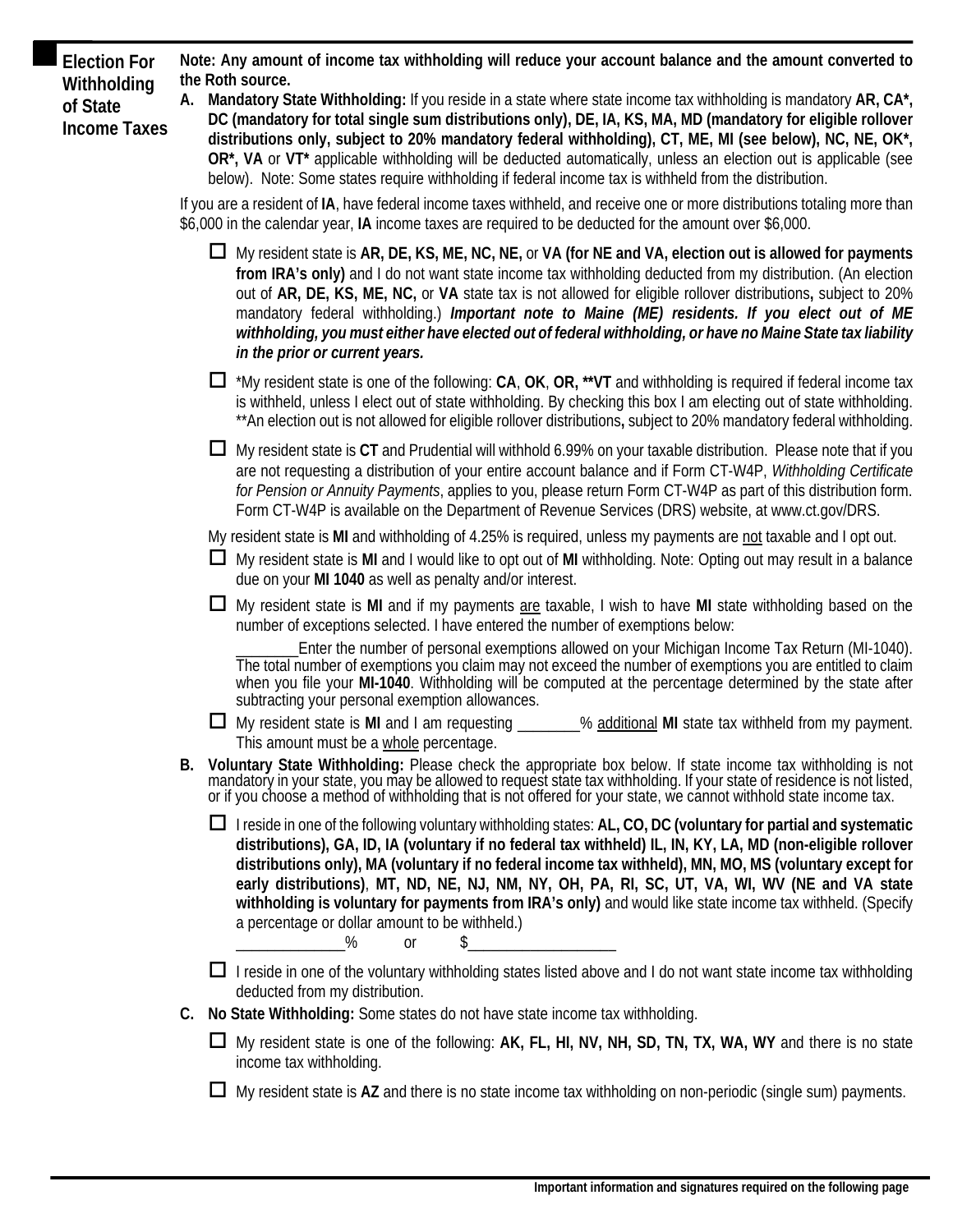**Your** I understand that Prudential will rely on the information I have provided in processing my request. I understand that my request must be reviewed to confirm eligibility under applicable Internal Revenue Code requirements and plan rules and **Authorization**  will be processed upon confirmation. I further understand that I am responsible for its accuracy in the event any dispute arises with respect to the transaction. I acknowledge that I have read the attached **Special Tax Notice Regarding Plan Payments,** and understand the tax implications regarding this In-Plan Roth Rollover. I understand that if I am entitled to an eligible rollover distribution, I have the right to consider whether or not to elect a direct rollover for at least 30 days after this special tax notice is provided. By signing this form, I am waiving this notice period. The taxable portion of this rollover will be reported as income on Form 1099-R. If I elect federal income tax withholding for this rollover, and am under age 59 ½, the withholding amount may be subject to a 10% early distribution penalty. I understand that the taxable portion of my rollover will be reported as income to me on a Form 1099-R that will be issued with respect to the tax year in which the rollover occurred, and that I must also complete and file with my tax return, IRS Form 8606.

> I understand that by electing an In-Plan Roth Rollover, I necessarily am directing Prudential to liquidate current investments in the amount of the rollover and re-invest this amount among the same investments from which they originated. **I also understand that this rollover to Roth is irrevocable**.

 **X** *Date Participant's signature*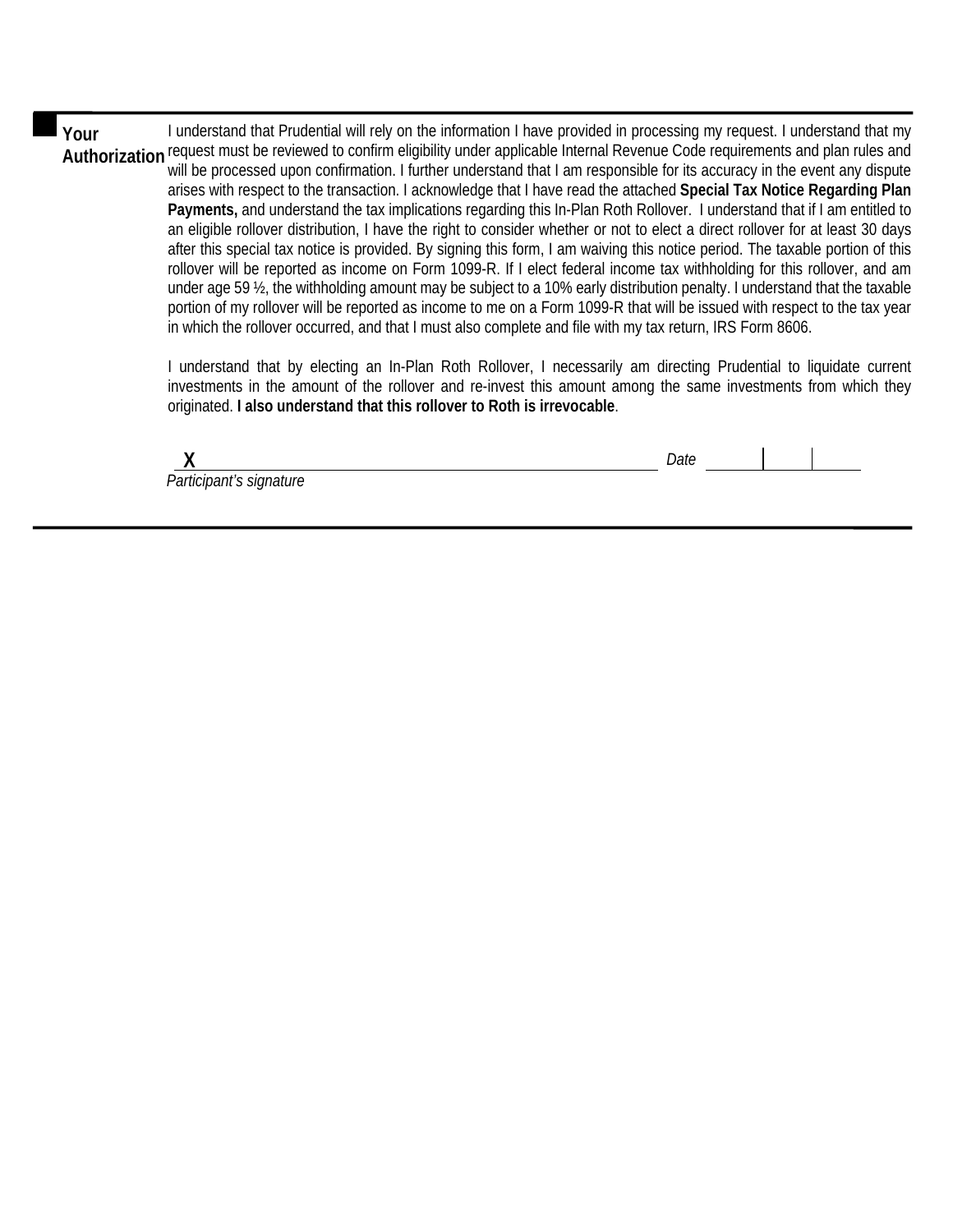## **Applies to Sections 401 and 403**

#### **SPECIAL TAX NOTICE REGARDING PLAN PAYMENTS**

#### **Retain for Your Records**

**This notice is provided to you by Prudential Financial, Inc., on behalf of the plan administrator ("Plan Administrator").** 

#### **Right to Defer Distributions from Defined Contribution Plans**

 retirement plan now. Instead of taking a distribution now, you may elect to defer receiving a distribution until a later date -- typically as late as age If you defer receiving a distribution, the plan investment options available other special rules that may impact your distribution decision. If you elect an IRA. If you elect to receive a distribution but do not roll it over to another receiving a distribution, or if you have other questions regarding your right You may be eligible to receive a distribution from your employer's 70 . (If your account balance does not exceed \$5,000 (or the amount of your plan's cashout threshold), you may not have a right to defer payment.) to you thereafter (including related fees) generally will be the same as those available to active employees. However, certain plan features, such as the right to repay or take a loan from the plan, may not be available if you have terminated employment. Please refer to your summary plan description and fund fact sheets for more information about plan investment options, investment related expenses, any plan restrictions or charges applicable to terminated employees, payment options, and any to receive a distribution that you roll over to another eligible retirement plan such as an IRA, the investment options offered under your current employer's plan (e.g., mutual funds, employer stock) may not be available to you or, if available, are likely to carry higher expenses if transferred to eligible retirement plan, such action triggers taxation (possibly including a 10% penalty), results in loss of future tax-deferred earnings (if any) and may diminish the funds available to you for retirement purposes. For additional information about plan investment options (and related fees), plan restrictions or charges applicable to terminated employees who defer to defer a distribution, and the consequences of failing to defer, please contact Prudential at the number provided on your benefit statement.

## **For Payments Not From a Designated Roth Account**

This notice describes the rollover rules that apply to payments from your employer's plan (the "Plan") that are not from a designated Roth account (a type of account with special tax rules in some employer plans). A different notice is provided for payments from a designated Roth account.

#### **YOUR ROLLOVER OPTIONS**

 to do such a rollover. If you have additional questions after reading this This notice is provided to you because all or part of the payments that you may receive from the Plan may be eligible for rollover to an IRA or an eligible employer plan. This notice is intended to help you decide whether notice, you can contact your Plan Administrator.

Rules that apply to most payments from a plan are described in the "General Information About Rollovers" section. Special rules that only apply in certain circumstances are described in the "Special Rules and Options" section.

#### **GENERAL INFORMATION ABOUT ROLLOVERS**

#### **How can a rollover affect my taxes?**

 You will be taxed on a payment from the Plan if you do not roll it over. If you are under age 59 and do not do a rollover, you will also have to pay made before age 59 ), unless an exception applies. However, if you do a a 10% additional income tax on early distributions (generally, distributions rollover, you will not have to pay tax until you receive payments later and the 10% additional income tax will not apply if those payments are made after you are age 59 (or if an exception applies).

#### **What types of retirement accounts and plans may accept my rollover?**

You may roll over the payment to either an IRA (an individual retirement account or individual retirement annuity) or an employer plan (a taxqualified plan, section 403(b) plan, or governmental section 457(b) plan) that will accept the rollover. The rules of the IRA or employer plan that holds the rollover will determine your investment options, fees, and rights to payment from the IRA or employer plan (for example, no

spousal consent rules apply to IRAs and IRAs may not provide loans). Further, the amount rolled over will become subject to the tax rules that apply to the IRA or employer plan.

#### **How do I do a rollover?**

 There are two ways to do a rollover. You can do either a direct rollover or a 60-day rollover.

If you do a direct rollover, the Plan will make the payment directly to your IRA or an employer plan. You should contact the IRA sponsor or the administrator of the employer plan for information on how to do a direct rollover.

 to make up for the 20% withheld. If you do not roll over the entire amount If you do not do a direct rollover, you may still do a rollover by making a deposit into an IRA or eligible employer plan that will accept it. Generally, you will have 60 days after you receive the payment to make the deposit. If you do not do a direct rollover, the Plan is required to withhold 20% of the payment for federal income taxes (up to the amount of cash and property received other than employer stock). This means that, in order to roll over the entire payment in a 60-day rollover, you must use other funds of the payment, the portion not rolled over will be taxed and will be subject to the 10% additional income tax on early distributions if you are under age 59 (unless an exception applies).

#### **How much may I roll over?**

 If you wish to do a rollover, you may roll over all or part of the amount eligible for rollover. Any payment from the Plan is eligible for rollover, except:

- Certain payments spread over a period of at least 10 years or over your life or life expectancy (or the lives or joint life expectancy of you and your beneficiary);
- Required minimum distributions after age 70 (if you were born before July 1, 1949) or age 72 (if you were born after June 30, 1949) or after death;
- Hardship distributions:
- ESOP dividends;
- Corrective distributions of contributions that exceed tax law limitations;
- Loans treated as deemed distributions (for example, loans in default due to missed payments before your employment ends);
- Cost of life insurance paid by the Plan;
- Payments of certain automatic enrollment contributions requested to be withdrawn within 90 days of the first contribution; and
- Amounts treated as distributed because of a prohibited allocation of S corporation stock under an ESOP (also, there will generally be adverse tax consequences if you roll over a distribution of S corporation stock to an IRA).

The Plan Administrator or the payor can tell you what portion of a payment is eligible for rollover.

#### **If I don't do a rollover, will I have to pay the 10% additional income tax on early distributions?**

If you are under age 59 , you will have to pay the 10% additional income tax on early distributions for any payment from the Plan (including amounts withheld for income tax) that you do not roll over, unless one of the exceptions listed below applies. This tax applies to the part of the distribution that you must include in income and is in addition to the regular income tax on the payment not rolled over.

The 10% additional income tax does not apply to the following payments from the Plan:

- Payments made after you separate from service if you will be at least age 55 in the year of theseparation;
- Payments that start after you separate from service if paid at least annually in equal or close to equal amounts over your life or life expectancy (or the lives or joint life expectancy of you and your beneficiary);
- Payments from a governmental plan made after you separate from service if you are a qualified public safety employee and you will be at least age 50 in the year of the separation;
- or adoption of a child; Payments of up to \$5,000 made to you within one year after the birth
- Payments made due to disability;
- Payments after your death;
- Payments of ESOP dividends;
- Corrective distributions of contributions that exceed tax law limitations;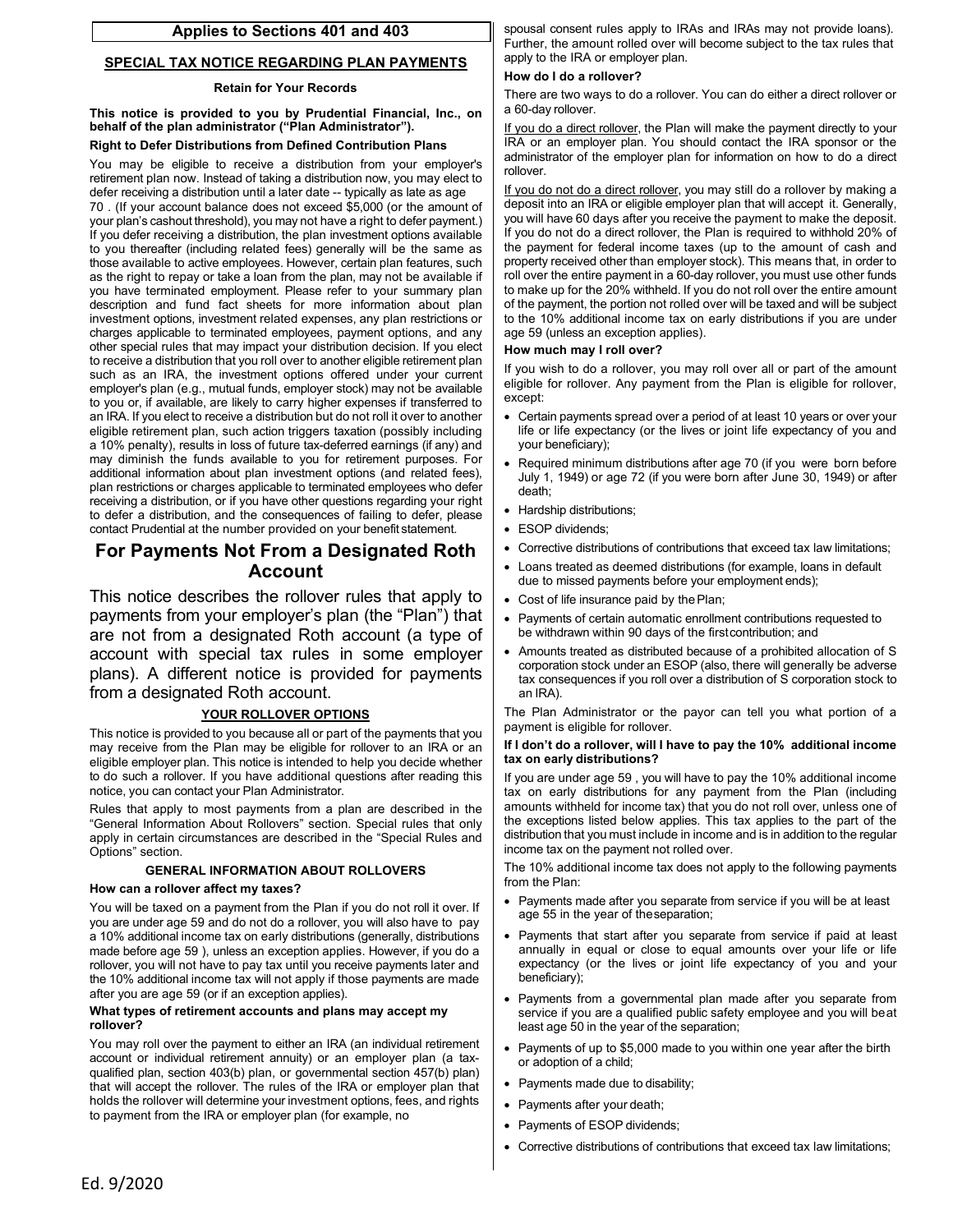- Cost of life insurance paid by the Plan;
- Payments made directly to the government to satisfy a federal tax levy;
- Payments made under a qualified domestic relations order(QDRO);
- Payments up to the amount of your deductible medical expenses;
- Certain payments made while you are on active duty if you were a member of a reserve component called to duty after September 11, 2001 for more than 179 days;
- Payments of certain automatic enrollment contributions requested to be withdrawn within 90 days of the firstcontribution;
- Payments for certain distributions relating to certain federally declared disasters; and
- Phased retirement payments made to federal employees.

#### **If I do a rollover to an IRA, will the 10% additional income tax apply to early distributions from the IRA?**

are a few differences for payments from an IRA, including: If you receive a payment from an IRA when you are under age 59 , you will have to pay the 10% additional income tax on early distributions on the part of the distribution that you must include in income, unless an exception applies. In general, the exceptions to the 10% additional income tax for early distributions from an IRA are the same as the exceptions listed above for early distributions from a plan. However, there

- The exception for payments made after you separate from service if you will be at least age 55 in the year of the separation (or age 50 for qualified public safety employees) does not apply.
- an IRA of a spouse or former spouse). The exception for qualified domestic relations orders (QDROs) does not apply (although a special rule applies under which, as part of a divorce or separation agreement, a tax-free transfer may be made directly to
- The exception for payments made at least annually in equal or close to equal amounts over a specified period applies without regard to whether you have had a separation from service.
- There are additional exceptions for (1) payments for qualified higher education expenses, (2) payments up to \$10,000 used in a qualified first-time home purchase, and (3) payments for health insurance premiums after you have received unemployment compensation for 12 consecutive weeks (or would have been eligible to receive unemployment compensation but for self-employed status).

#### **Will I owe State income taxes?**

This notice does not describe any State or local income tax rules (including withholding rules).

#### **SPECIAL RULES AND OPTIONS**

#### **If your payment includes after-tax contributions**

 After-tax contributions included in a payment are not taxed. If a payment contributions is included in the payment, so you cannot take a payment of contributions maintained in a separate account, a special rule may apply In addition, special rules apply when you do a rollover, as described below. is only part of your benefit, an allocable portion of your after-tax only after-tax contributions. However, if you have pre-1987 after-tax to determine whether the after-tax contributions are included in a payment.

 through either a direct rollover or a 60-day rollover. You must keep track IRAs). If you do a direct rollover of only a portion of the amount paid from contributions. If you do a direct rollover of the entire amount paid from the You may roll over to an IRA a payment that includes after-tax contributions of the aggregate amount of the after-tax contributions in all of your IRAs (in order to determine your taxable income for later payments from the the Plan and at the same time the rest is paid to you, the portion directly rolled over consists first of the amount that would be taxable if not rolled over. For example, assume you are receiving a distribution of \$12,000, of which \$2,000 is after-tax contributions. In this case, if you directly roll over \$10,000 to an IRA that is not a Roth IRA, no amount is taxable because the \$2,000 amount not directly rolled over is treated as being after-tax Plan to two or more destinations at the same time, you can choose which destination receives the after-tax contributions.

If you do a 60-day rollover to an IRA of only a portion of the payment made to you, the after-tax contributions are treated as rolled over last. For example, assume you are receiving a distribution of \$12,000, of

which \$2,000 is after-tax contributions and no part of the distribution is directly rolled over. In this case, if you roll over \$10,000 to an IRA that is not a Roth IRA in a 60-day rollover, no amount is taxable because the \$2,000 amount not rolled over is treated as being after-tax contributions.

You may roll over to an employer plan all of a payment that includes aftertax contributions, but only through a direct rollover (and only if the receiving plan separately accounts for after-tax contributions and is not a governmental section 457(b) plan). You can do a 60-day rollover to an employer plan of part of a payment that includes after-tax contributions, but only up to the amount of the payment that would be taxable if not rolled over.

#### **If you miss the 60-day rollover deadline**

 circumstances, you may claim eligibility for a waiver of the 60-day rollover Generally, the 60-day rollover deadline cannot be extended. However, the IRS has the limited authority to waive the deadline under certain extraordinary circumstances, such as when external events prevented you from completing the rollover by the 60-day rollover deadline. Under certain deadline by making a written self-certification. Otherwise, to apply for a waiver from the IRS, you must file a private letter ruling request with the IRS. Private letter ruling requests require the payment of a nonrefundable user fee. For more information, see IRS Publication 590-A, *Contributions to Individual Retirement Arrangements (IRAs)*.

#### **If your payment includes employer stock that you do not roll over**

 If you do not do a rollover, you can apply a special rule to payments of employer stock (or other employer securities) that are either attributable to after-tax contributions or paid in a lump sum after separation from service (or after age 59 , disability, or the participant's death). Under the special rule, the net unrealized appreciation on the stock will not be taxed when distributed from the Plan and will be taxed at capital gain rates when you sell the stock. Net unrealized appreciation is generally the increase in the value of employer stock after it was acquired by the Plan. If you do a rollover for a payment that includes employer stock (for example, by selling the stock and rolling over the proceeds within 60 days of the payment), the special rule relating to the distributed employer stock will not apply to any subsequent payments from the IRA or employer plan. The Plan Administrator can tell you the amount of any net unrealized appreciation.

#### **If you have an outstanding loan that is being offset**

 employment ends. The offset amount is treated as a distribution to you at If you have an outstanding loan from the Plan, your Plan benefit may be offset by the outstanding amount of the loan, typically when your the time of the offset. Generally, you may roll over all or any portion of the offset amount. Any offset amount that is not rolled over will be taxed (including the 10% additional income tax on early distributions, unless an exception applies). You may roll over offset amounts to an IRA or an employer plan (if the terms of the employer plan permit the plan to receive plan loan offset rollovers).

How long you have to complete the rollover depends on what kind of plan loan offset you have. If you have a qualified plan loan offset, you will have until your tax return due date (including extensions) for the tax year during which the offset occurs to complete your rollover. A qualified plan loan offset occurs when a plan loan in good standing is offset because your employer plan terminates, or because you sever from employment. If your plan loan offset occurs for any other reason, then you have 60 days from the date the offset occurs to complete your rollover.

#### **If you were born on or before January 1, 1936**

If you were born on or before January 1,1936 and receive a lump sum distribution that you do not roll over, special rules for calculating the amount of the tax on the payment might apply to you. For more information, see IRS Publication 575, Pension and Annuity Income.

#### **If you are an eligible retired public safety officer and your payment is used to pay for health coverage or qualified long-term care insurance**

 spouse, or your dependents, up to a maximum of \$3,000 annually. For this chaplain, or member of a rescue squad or ambulance If the Plan is a governmental plan, you retired as a public safety officer, and your retirement was by reason of disability or was after normal retirement age, you can exclude from your taxable income Plan payments paid directly as premiums to an accident or health plan (or a qualified longterm care insurance contract) that your employer maintains for you, your purpose, a public safety officer is a law enforcement officer, firefighter,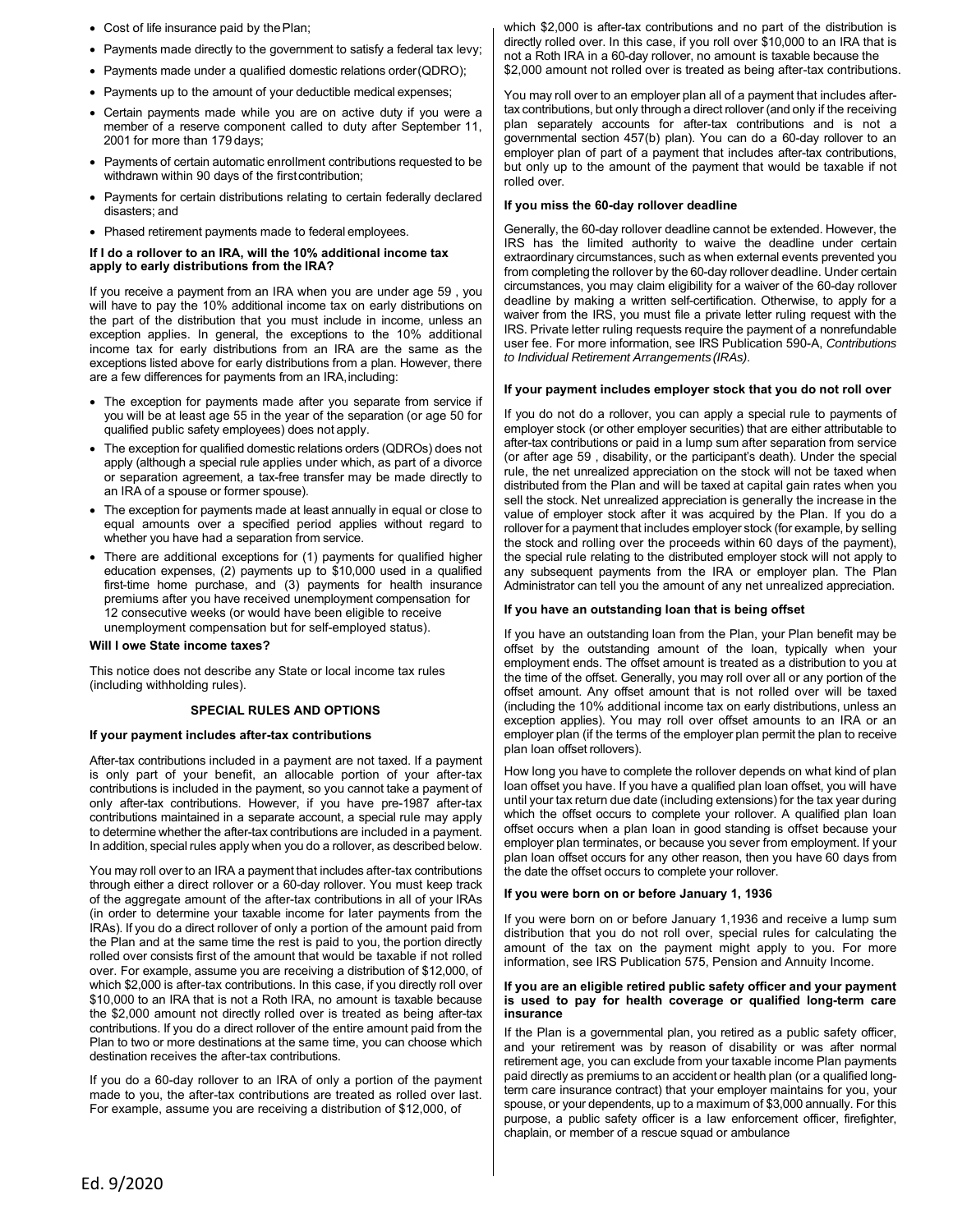crew.

#### **If you roll over your payment to a Roth IRA**

If you roll over a payment from the Plan to a Roth IRA, a special rule applies under which the amount of the payment rolled over (reduced by any after-tax amounts) will be taxed. However, the 10% additional income tax on early distributions will not apply (unless you take the amount rolled over out of the Roth IRA within 5 years, counting from January 1 of the year of the rollover).

 If you roll over the payment to a Roth IRA, later payments from the Roth distributions from a Roth IRA during your lifetime. For more information, IRA that are qualified distributions will not be taxed (including earnings after the rollover). A qualified distribution from a Roth IRA is a payment made after you are age 59 (or after your death or disability, or as a qualified first-time homebuyer distribution of up to \$10,000) and after you have had a Roth IRA for at least 5 years. In applying this 5-year rule, you count from January 1 of the year for which your first contribution was made to a Roth IRA. Payments from the Roth IRA that are not qualified distributions will be taxed to the extent of earnings after the rollover, including the 10% additional income tax on early distributions (unless an exception applies). You do not have to take required minimum see IRS Publication 590-A, Contributions to Individual Retirement Arrangements (IRAs) and IRS Publication 590-B, Distributions from Individual Retirement Arrangements (IRAs).

#### **If you do a rollover to a designated Roth account in the Plan**

 You cannot roll over a distribution to a designated Roth account in another a designated Roth account in the distributing Plan. If you roll over a employer's plan. However, you may be able to roll the distribution over into payment from the Plan to a designated Roth account in the Plan, the amount of the payment rolled over (reduced by any after-tax amounts directly rolled over) will be taxed. However, the 10% additional tax on early distributions will not apply (unless you take the amount rolled over out of the designated Roth account within the 5-year period that begins on January 1 of the year of the rollover).

 If you roll over the payment to a designated Roth account in the Plan, later distribution from a designated Roth account is a payment made both after you are age 59 (or after your death or disability) and after you have had a designated Roth account. However, if you made a direct rollover to a designated Roth account in the Plan from a designated Roth account in a payments from the designated Roth account that are qualified distributions will not be taxed (including earnings after the rollover). A qualified plan of another employer, the 5-year period begins on January 1 of the year you made the first contribution to the designated Roth account in the Plan or, if earlier, to the designated Roth account in the plan of the other employer. Payments from the designated Roth account that are not qualified distributions will be taxed to the extent of earnings after the rollover, including the 10% additional income tax on early distributions (unless an exception applies).

#### **If you are not a Plan participant**

Payments after death of the participant. If you receive a distribution after the participant's death that you do not roll over, the distribution will generally be taxed in the same manner described elsewhere in this notice. However, the 10% additional income tax on early distributions and the special rules for public safety officers do not apply, and the special rule described under the section "If you were born on or before January 1, 1936" applies only if the participant was born on or before January 1, 1936.

**If you are a surviving spouse**. If you receive a payment from the Plan as the surviving spouse of a deceased participant, you have the same rollover options that the participant would have had, as described elsewhere in this notice. In addition, if you choose to do a rollover to an IRA, you may treat the IRA as your own or as an inherited IRA.

An IRA you treat as your own is treated like any other IRA of yours, so that payments made to you before you are age 59 will be subject to the 10% additional income tax on early distributions (unless an exception applies) and required minimum distributions from your IRA do not have to start until after you are age 70 (if you were born before July 1, 1949) or age 72 (if you were born after June 30, 1949).

If you treat the IRA as an inherited IRA, payments from the IRA will not be subject to the 10% additional income tax on early distributions. However, if the participant had started taking required minimum distributions, you will have to receive required minimum distributions from the inherited IRA. If the participant had not started taking required minimum distributions from the Plan, you will not have to start receiving required minimum distributions from the inherited IRA until the year the participant would have been age 70 (if born before July 1, 1949) or age

#### 72 (if born after June 30, 1949).

**If you are a surviving beneficiary other than a spouse**. If you receive a payment from the Plan because of the participant's death and you are a designated beneficiary other than a surviving spouse, the only rollover option you have is to do a direct rollover to an inherited IRA. Payments from the inherited IRA will not be subject to the 10% additional income tax on early distributions. You will have to receive required minimum distributions from the inherited IRA.

Payments under a qualified domestic relations order. If you are the spouse or former spouse of the participant who receives a payment from the Plan under a qualified domestic relations order (QDRO), you generally have the same options and the same tax treatment that the participant would have (for example, you may roll over the payment to your own IRA or an eligible employer plan that will accept it). However, payments under the QDRO will not be subject to the 10% additional income tax on early distributions.

#### **If you are a nonresident alien**

If you are a nonresident alien and you do not do a direct rollover to a U.S. IRA or U.S. employer plan, instead of withholding 20%, the Plan is generally required to withhold 30% of the payment for federal income taxes. If the amount withheld exceeds the amount of tax you owe (as may happen if you do a 60-day rollover), you may request an income tax refund by filing Form 1040NR and attaching your Form 1042-S. See Form W-8BEN for claiming that you are entitled to a reduced rate of withholding under an income tax treaty. For more information, see also IRS Publication 519, U.S. Tax Guide for Aliens, and IRS Publication 515, Withholding of Tax on Nonresident Aliens and Foreign Entities.

#### **Other special rules**

If a payment is one in a series of payments for less than 10 years, your choice whether to make a direct rollover will apply to all later payments in the series (unless you make a different choice for later payments).

 income taxes. However, you may do a 60-day rollover. If your payments for the year are less than \$200 (not including payments from a designated Roth account in the Plan), the Plan is not required to allow you to do a direct rollover and is not required to withhold federal

 (not including payments from a designated Roth account in the Plan) will payor. A mandatory cashout is a payment from a plan to a participant Unless you elect otherwise, a mandatory cashout of more than \$1,000 be directly rolled over to an IRA chosen by the Plan Administrator or the made before age 62 (or normal retirement age, if later) and without consent, where the participant's benefit does not exceed \$5,000, or the amount of your plan's cashout threshold (not including any amounts held under the plan as a result of a prior rollover made to the plan).

 You may have special rollover rights if you recently served in the U.S. Armed Forces. For more information on special rollover rights related to the U.S. Armed Forces, see IRS Publication 3, Armed Forces' Tax Guide. You also may have special rollover rights if you were affected by a federally declared disaster (or similar event), or if you received a distribution on account of a disaster. For more information on special rollover rights related to disaster relief, see the IRS website at [www.irs.gov.](http://www.irs.gov) 

If you expatriate from the U.S., you may be subject to special rules, and should consult with your personal tax advisor to determine if you are required to provide Prudential with IRS Form W-8CE.

#### **FOR MORE INFORMATION**

 professional tax advisor, before taking a payment from the Plan. Also, you Tax-Sheltered Annuity Plans (403(b) Plans). These publications are You may wish to consult with the Plan Administrator or payor, or a can find more detailed information on the federal tax treatment of payments from employer plans in: IRS Publication 575, Pension and Annuity Income; IRS Publication 590-A, Contributions to Individual Retirement Arrangements (IRAs); IRS Publication 590-B, Distributions from Individual Retirement Arrangements (IRAs); and IRS Publication 571, available from a local IRS office, on the web at [www.irs.gov,](http://www.irs.gov) or by calling 1-800-TAX-FORM.

You can easily print this notice using your computer's print function. However, if you would like us to provide you a printed copy, please contact us at 877-778-2100 and we will mail you one, free of charge. Note that you will need to complete the authentication process when you call so we can be sure to send you the correct version for your plan.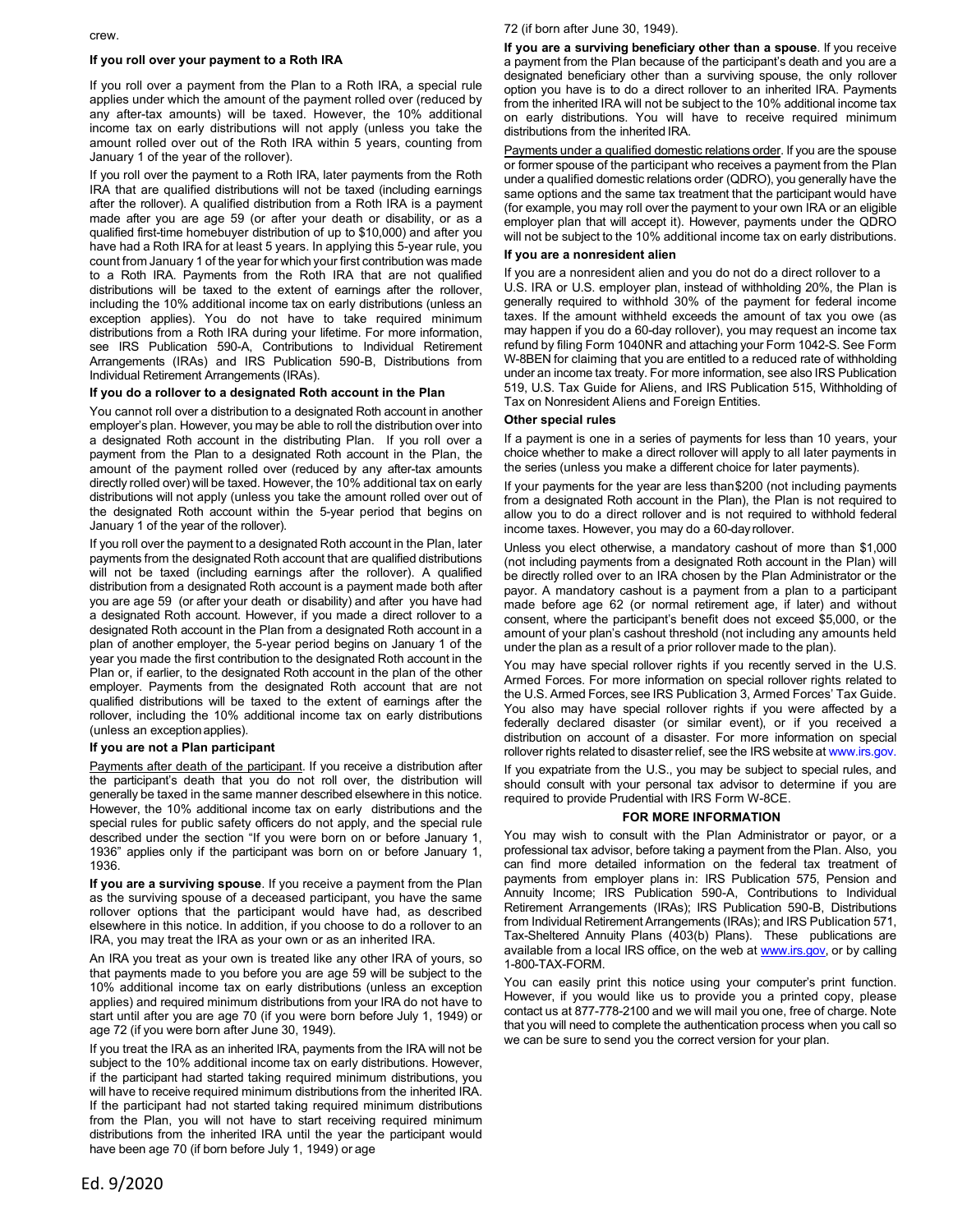## **Applies to Sections 401 and 403**

#### **SPECIAL TAX NOTICE REGARDING PLAN PAYMENTS**

#### **Retain For Your Records**

**This notice is provided to you by Prudential Financial, Inc., on behalf of the plan administrator ("Plan Administrator").** 

#### **Right to Defer Distributions from Defined Contribution Plans**

 impact your distribution decision. If you elect to receive a distribution that your right to defer a distribution, and the consequences of failing to defer, You may be eligible to receive a distribution from your employer's retirement plan now. Instead of taking a distribution now, you may elect to defer receiving a distribution until a later date -- typically as late as age 70 . (If your account balance does not exceed \$5,000 (or the amount of your plan's cashout threshold), you may not have a right to defer payment.) If you defer receiving a distribution, the plan investment options available to you thereafter (including related fees) generally will be the same as those available to active employees. However, certain plan features, such as the right to repay or take a loan from the plan, may not be available if you have terminated employment. Please refer to your summary plan description and fund fact sheets for more information about plan investment options, investment related expenses, any plan restrictions or charges applicable to terminated employees, payment options, and any other special rules that may you roll over to another eligible retirement plan such as an IRA, the investment options offered under your current employer's plan (e.g., mutual funds, employer stock) may not be available to you or, if available, are likely to carry higher expenses if transferred to an IRA. If you elect to receive a distribution but do not roll it over to another eligible retirement plan, such action triggers taxation (possibly including a 10% penalty), results in loss of future tax-deferred earnings (if any) and may diminish the funds available to you for retirement purposes. For additional information about plan investment options (and related fees), plan restrictions or charges applicable to terminated employees who defer receiving a distribution, or if you have other questions regarding please contact Prudential at the number provided on your benefit statement.

## **For Payments From a Designated Roth Account**

This notice describes the rollover rules that apply to payments from your employer's plan (the "Plan") that are from a designated Roth account. A different notice is provided for payments not from a designated Roth account.

#### **YOUR ROLLOVER OPTIONS**

This notice is provided to you because all or part of the payments that you may receive from a designated Roth account in the Plan may be eligible for rollover to a Roth IRA or designated Roth account in an eligible employer plan. This notice is intended to help you decide whether to do such a rollover. If you have additional questions after reading this notice, you can contact your Plan Administrator.

Rules that apply to most payments from a designated Roth account are described in the "General Information About Rollovers" section. Special rules that only apply in certain circumstances are described in the "Special Rules and Options" section.

#### **GENERAL INFORMATION ABOUT ROLLOVERS**

#### **How can a rollover affect my taxes?**

After-tax contributions included in a payment from a designated Roth account are not taxed, but earnings might be taxed. The tax treatment of earnings included in the payment depends on whether the payment is a qualified distribution. If a payment is only part of your designated Roth account, the payment will include an allocable portion of the earnings in your designated Roth account.

If the payment from the Plan is not a qualified distribution and you do not do a rollover to a Roth IRA or a designated Roth account in an employer plan, you will be taxed on the earnings in the payment. If you are under age 59 , a 10% additional income tax on early distributions (generally, distributions made before age 59 ) will also apply to the

earnings (unless an exception applies). However, if you do a rollover, you will not have to pay taxes currently on the earnings and you will not have to pay taxes later on payments that are qualified distributions.

If the payment from the Plan is a qualified distribution, you will not be taxed on any part of the payment even if you do not do a rollover. If you do a rollover, you will not be taxed on the amount you roll over and any earnings on the amount you roll over will not be taxed if paid later in a qualified distribution.

A qualified distribution from a designated Roth account in the Plan is a payment made after you are age 59 (or after your death or disability) and after you have had a designated Roth account in the Plan for at least 5 years. In applying the 5-year rule, you count from January 1 of the year your first contribution was made to the designated Roth account. However, if you did a direct rollover to a designated Roth account in the Plan from a designated Roth account in another employer plan, your participation will count from January 1 of the year your first contribution was made to the designated Roth account in the Plan or, if earlier, to the designated Roth account in the other employer plan.

#### **What types of retirement accounts and plans may accept my rollover?**

You may roll over the payment to either a Roth IRA (a Roth individual retirement account or Roth individual retirement annuity) or a designated Roth account in an employer plan (a tax-qualified plan or section 403(b) plan, or governmental section 457(b) plan) that will accept the rollover. The rules of the Roth IRA or employer plan that holds the rollover will determine your investment options, fees, and rights to payment from the Roth IRA or employer plan (for example, no spousal consent rules apply to Roth IRAs and Roth IRAs may not provide loans). Further, the amount rolled over will become subject to the tax rules that apply to the Roth IRA or the designated Roth account in the employer plan. In general, these tax rules are similar to those described elsewhere in this notice, but differences include:

- If you do a rollover to a Roth IRA, all of your Roth IRAs will be considered for purposes of determining whether you have satisfied the 5-year rule (counting from January 1 of the year for which your first contribution was made to any of your Roth IRAs).
- If you do a rollover to a Roth IRA, you will not be required to take a distribution from the Roth IRA during your lifetime and you must keep track of the aggregate amount of the after-tax contributions in all of your Roth IRAs (in order to determine your taxable income for later Roth IRA payments that are not qualified distributions).
- Eligible rollover distributions from a Roth IRA can only be rolled over to another Roth IRA.

#### **How do I do a rollover?**

There are two ways to do a rollover. You can either do a direct rollover or a 60-day rollover.

If you do a direct rollover, the Plan will make the payment directly to your Roth IRA or designated Roth account in an employer plan. You should contact the Roth IRA sponsor or the administrator of the employer plan for information on how to do a direct rollover.

If you do not do a direct rollover, you may still do a rollover by making a deposit (generally within 60 days) into a Roth IRA, whether the payment is a qualified or nonqualified distribution. In addition, you can do a rollover by making a deposit within 60 days into a designated Roth account in an employer plan if the payment is a nonqualified distribution and the rollover does not exceed the amount of the earnings in the payment. You cannot do a 60-day rollover to an employer plan of any part of a qualified distribution. If you receive a distribution that is a nonqualified distribution and you do not roll over an amount at least equal to the earnings allocable to the distribution, you will be taxed on the amount of those earnings not rolled over, including the 10% additional income tax on early distributions if you are under age 59 (unless an exception applies).

If you do a direct rollover of only a portion of the amount paid from the Plan and a portion is paid to you at the same time, the portion directly rolled over consists first of earnings.

If you do not do a direct rollover and the payment is not a qualified distribution, the Plan is required to withhold 20% of the earnings for federal income taxes (up to the amount of cash and property received other than employer stock). This means that, in order to roll over the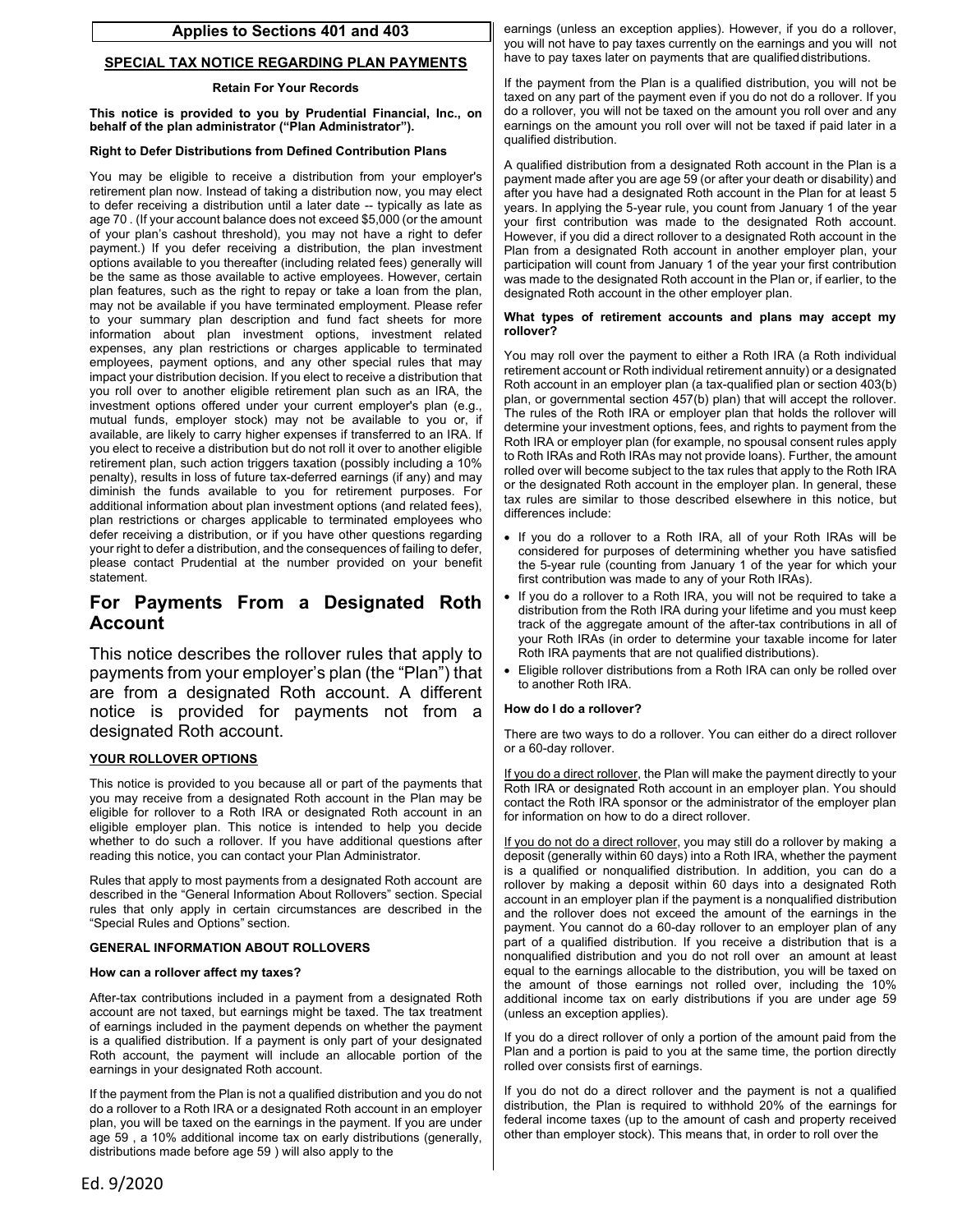entire payment in a 60-day rollover to a Roth IRA, you must use other funds to make up for the 20% withheld.

#### **How much may I roll over?**

 If you wish to do a rollover, you may roll over all or part of the amount eligible for rollover. Any payment from the Plan is eligible for rollover, except:

- Certain payments spread over a period of at least 10 years or over your life or life expectancy (or the lives or joint life expectancy of you and your beneficiary);
- Required minimum distributions after age 70 (if you were born before July 1, 1949) or age 72 (if you were born after June 30, 1949) or after death;
- Hardship distributions;
- ESOP dividends;
- Corrective distributions of contributions that exceed tax law limitations;
- Loans treated as deemed distributions (for example, loans in default due to missed payments before your employment ends);
- Cost of life insurance paid by the Plan;
- Payments of certain automatic enrollment contributions requested to be withdrawn within 90 days of the first contribution; and
- Amounts treated as distributed because of a prohibited allocation of S corporation stock under an ESOP (also, there will generally be adverse tax consequences if S corporation stock is held by an IRA).

The Plan administrator or the payor can tell you what portion of a payment is eligible for rollover.

#### **If I don't do a rollover, will I have to pay the 10% additional income tax on early distributions?**

 If a payment is not a qualified distribution and you are under age 59 , you will have to pay the 10% additional income tax on early distributions with respect to the earnings allocated to the payment that you do not roll over (including amounts withheld for income tax), unless one of the exceptions listed below applies. This tax is in addition to the regular income tax on the earnings not rolled over.

The 10% additional income tax does not apply to the following payments from the Plan:

- Payments made after you separate from service if you will be at least age 55 in the year of the separation;
- Payments that start after you separate from service if paid at least annually in equal or close to equal amounts over your life or life expectancy (or the lives or joint life expectancy of you and your beneficiary);
- Payments from a governmental plan made after you separate from service if you are a qualified public safety employee and you will be at least age 50 in the year of the separation;
- Payments of up to \$5,000 made to you within one year after the birth or adoption of a child;
- Payments made due to disability;
- Payments after your death;
- Payments of ESOP dividends;
- Corrective distributions of contributions that exceed tax law limitations;
- Cost of life insurance paid by the Plan;
- Payments made directly to the government to satisfy a federal tax levy;
- Payments made under a qualified domestic relations order (QDRO);
- Payments up to the amount of your deductible medical expenses;
- Certain payments made while you are on active duty if you were a member of a reserve component called to duty after September 11, 2001 for more than 179 days;
- Payments of certain automatic enrollment contributions requested to be withdrawn within 90 days of the first contribution; and
- Payments for certain distributions relating to certain federally declared disasters.

#### **If I do a rollover to a Roth IRA, will the 10% additional income tax apply to early distributions from the IRA?**

If you receive a payment from a Roth IRA when you are under age

59 , you will have to pay the 10% additional income tax on early distributions on the earnings paid from the Roth IRA, unless an exception applies, or the payment is a qualified distribution. In general, the exceptions to the 10% additional income tax for early distributions from a Roth IRA listed above are the same as the exceptions for early distributions from a plan. However, there are a few differences for payments from a Roth IRA, including:

- The exception for payments made after you separate from service if you will be at least age 55 in the year of the separation (or age 50 for qualified public safety employees) does not apply.
- not apply (although a special rule applies under which, as part of a The exception for qualified domestic relations orders (QDROs) does divorce or separation agreement, a tax-free transfer may be made directly to a Roth IRA of a spouse or former spouse).
- The exception for payments made at least annually in equal or close to equal amounts over a specified period applies without regard to whether you have had a separation from service.
- There are additional exceptions for (1) payments for qualified higher education expenses, (2) payments up to \$10,000 used in a qualified first-time home purchase, and (3) payments for health insurance premiums after you have received unemployment compensation for 12 consecutive weeks (or would have been eligible to receive unemployment compensation but for self-employed status).

#### **Will I owe State income taxes?**

This notice does not describe any State or local income tax rules (including withholding rules).

#### **SPECIAL RULES AND OPTIONS**

#### **If you miss the 60-day rollover deadline**

Generally, the 60-day rollover deadline cannot be extended. However, the IRS has the limited authority to waive the deadline under certain extraordinary circumstances, such as when external events prevented you from completing the rollover by the 60-day rollover deadline. Under certain circumstances, you may claim eligibility for a waiver of the 60 day rollover deadline by making a written self-certification. Otherwise, to apply for a waiver from the IRS, you must file a private letter ruling request with the IRS. Private letter ruling requests require the payment of a nonrefundable user fee. For more information, see IRS Publication 590-A, *Contributions to Individual Retirement Arrangements (IRAs)*.

#### **If your payment includes employer stock that you do not roll over**

If you receive a payment that is not a qualified distribution and you do not roll it over, you can apply a special rule to payments of employer stock (or other employer securities) that are paid in a lump sum after separation from service (or after age 59 , disability, or the participant's death). Under the special rule, the net unrealized appreciation on the stock included in the earnings in the payment will not be taxed when distributed to you from the Plan and will be taxed at capital gain rates when you sell the stock. If you do a rollover to a Roth IRA for a nonqualified distribution that includes employer stock (for example, by selling the stock and rolling over the proceeds within 60 days of the distribution), you will not have any taxable income and the special rule relating to the distributed employer stock will not apply to any subsequent payments from the Roth IRA or employer plan. Net unrealized appreciation is generally the increase in the value of the employer stock after it was acquired by the Plan. The Plan Administrator can tell you the amount of any net unrealized appreciation.

If you receive a payment that is a qualified distribution that includes employer stock and you do not roll it over, your basis in the stock (used to determine gain or loss when you later sell the stock) will equal the fair market value of the stock at the time of the payment from the Plan.

#### **If you have an outstanding loan that is being offset**

 employment ends. The offset amount is treated as a distribution to you If you have an outstanding loan from the Plan, your Plan benefit may be offset by the outstanding amount of the loan, typically when your at the time of the offset. Generally, you may roll over all or any portion of the offset amount. If the distribution attributable to the offset is not a qualified distribution and you do not roll over the offset amount, you will be taxed on any earnings included in the distribution (including the 10% additional income tax on early distributions, unless an exception applies). You may roll over the earnings included in the loan offset to a